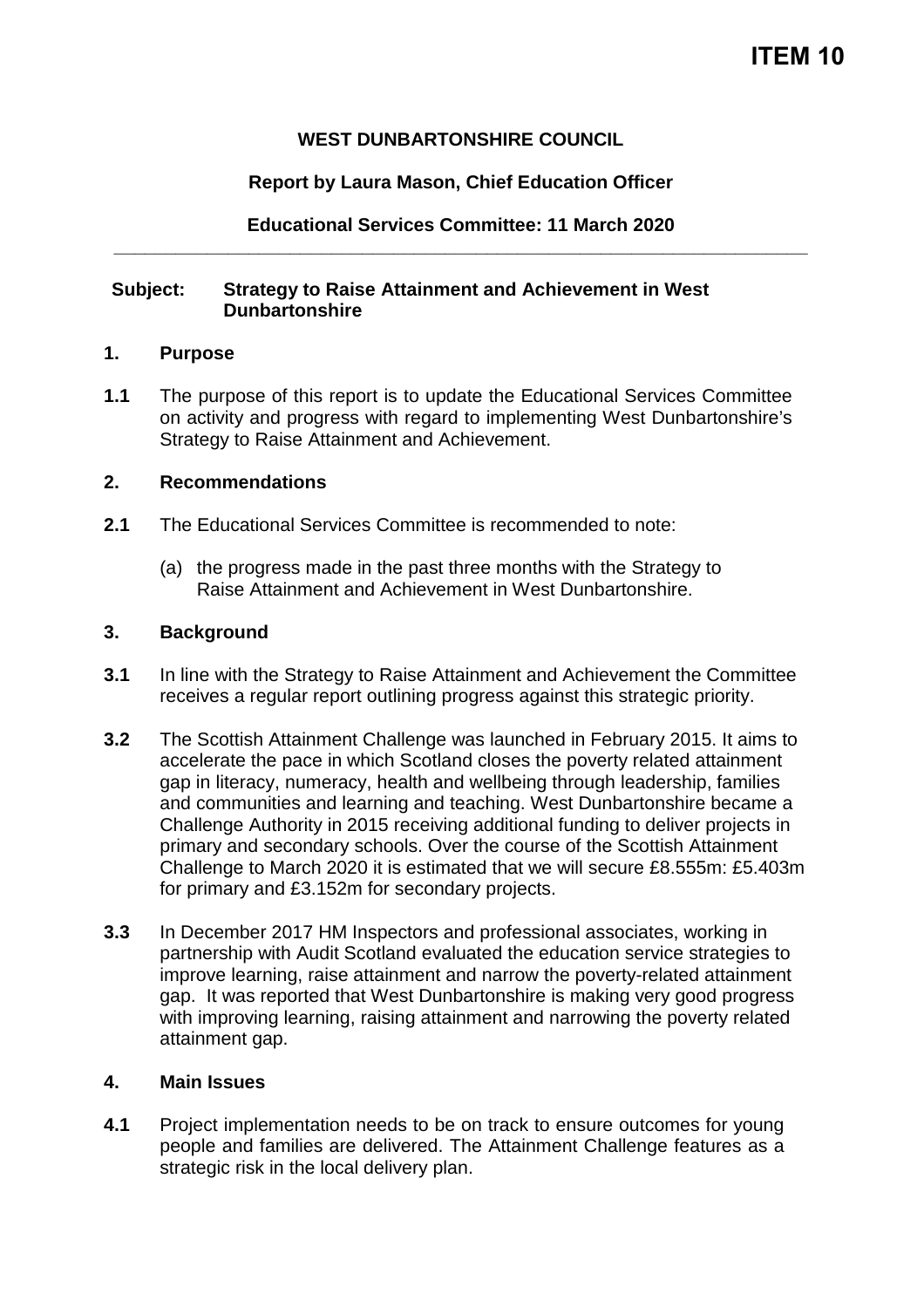- **4.2** Scottish Government has committed funding to Challenge Authorities until 2022.There is no guarantee of continued funding post 2022.
- **4.3** In February 2020 a grant proposal for session 2020/21 was submitted to Scottish Government **(Appendix 1).** This outlined details of overall project costs and identified proposals for any project changes and new interventions.

### **4.4 Attainment Programme**

The Director of Learning, Scottish Government presented at the Education Leaders Conference and highlighted key achievements of West Dunbartonshire as a Challenge Authority. Key policy drivers which schools and local authorities should consider were identified as the Attainment Challenge Programme enters a fifth year.

The focus of the local School Improvement Framework between January and April is provision of equity in learning experiences. National Quality Indicators are being used by the authority's School Improvement Team to evaluate with headteachers the quality of learning for children. All primary schools will be visited.

### **4.4.1 School Improvement Partnership Project**

#### **Inter authority School Improvement Partnership Projects**

As part of our continued focus on improving teaching and learning through empowerment we have formed School Improvement Partnerships with East Dunbartonshire and Inverclyde Councils. The project will provide senior leaders with the opportunity to work together across authorities to quality assure learning, teaching and assessment with a particular focus on learner engagement, differentiation and personal support. Schools from Vale of Leven Academy Local Learning Community are working in trios with schools from clusters in East Dunbartonshire and Inverclyde. Depute Head Teachers from each trio will work together to review teaching and learning in each of the establishments. They will then engage in reflective dialogue about features of quality and areas to further develop. Sessions will be led by Senior Officers from each authority and associates from Her Majesty's Inspectorate of Education (HMIe).

## **4.4.2 Early Level Play and Learning**

Funding from SAC has been allocated to provide training for staff and parents on the Solihull Programme for a third year. The training supports building relationships with children using attachment, containment, reciprocity and behaviour management theories and practices. Evidence shows this is having a positive impact on families and staff: One parent focus group was asked what they remembered from the programme and what had changed as a result .The themes that emerged were:

- All parents tried to focus on the positive and speak in a nicer way
- They all tried to spend more time with the children/include them in what they did
- Parents felt less alone having chatted with other parents: 'you think it's only you'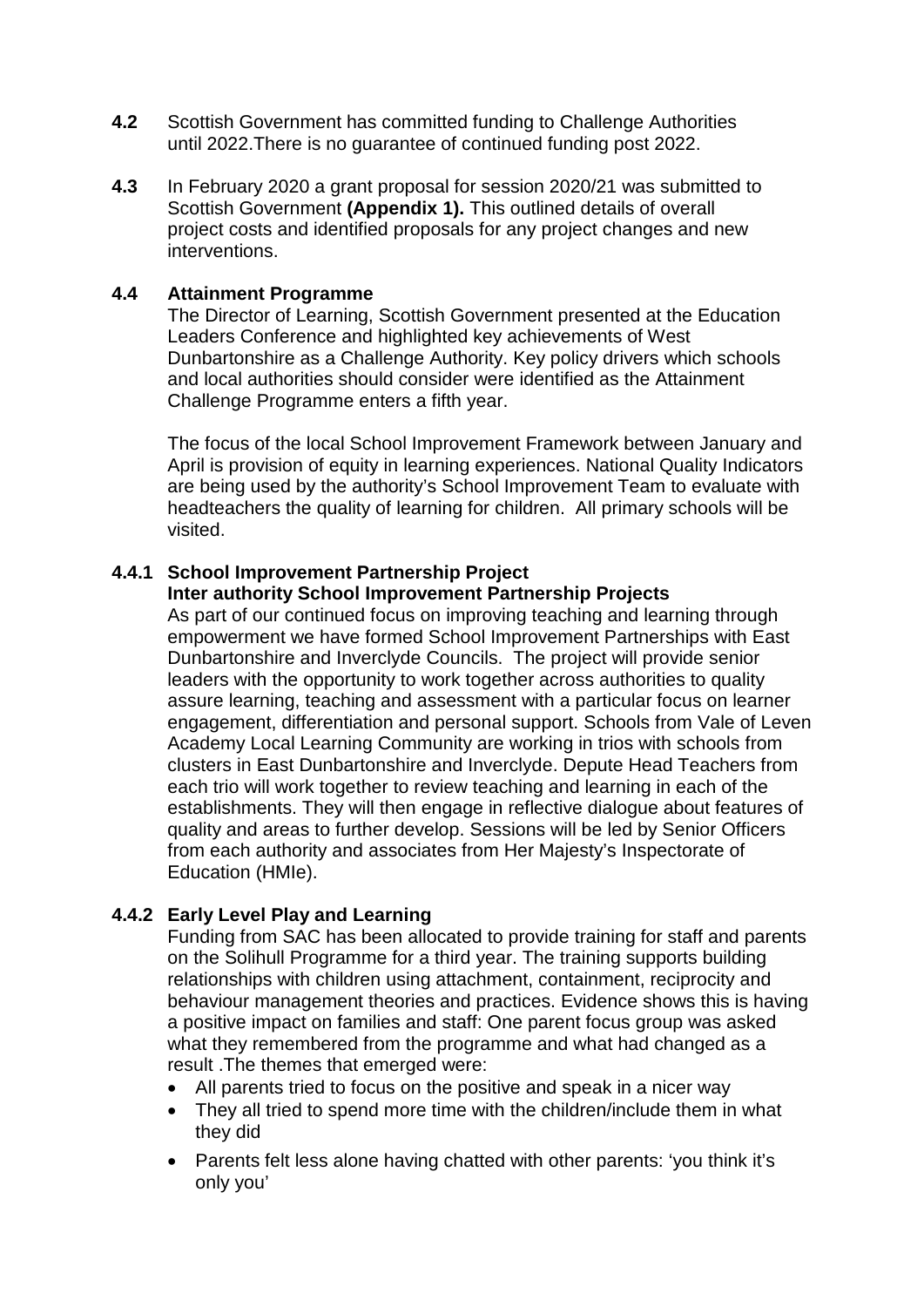- They felt things were 'less stressful'
- All parents felt it had been worthwhile coming to the group

# **4.4.3 Health and Wellbeing**

# **CPR (Cardio Pulmonary Resuscitation)**

Following on from last year's successful pilot to train all school leavers in CPR, we have continued our partnership with the Scottish Fire and Rescue Service to continue this in the secondary schools. This year we have targeted S3 and S4 pupils, with some schools extending this offer to other year groups. **RSHP (Relationships, Sexual Health and Parenthood) Education** With the launch of the Scottish Government's new national Relationships,

Sexual Health and Parenthood programme, we have been working with schools to begin to replace our current programme. The resource can be used to support the delivery of RSHP education in mainstream and specialist settings and in non-denominational and denominational schools. The new RSHP programme was shared with school health and wellbeing coordinators in January, and there is a planned training schedule in place to facilitate implementation across schools.

# **Early Protective Messages (EPM)**

Early Protective Messages is a pre-5 health resource that supports early years staff to teach young children how to keep safe. All early years staff have received training in the use of EPM.

## **SALSUS 2018 (Scottish Schools Adolescent Lifestyle and Substance Use Survey)**

Scottish Schools Adolescent Lifestyle and Substance Use Survey (SALSUS) 2018 results have now been published, including summary findings for young people in West Dunbartonshire. This is the latest in a national series of surveys produced by the Scottish Government looking at smoking, drinking and drug use among secondary school children. The report findings will be presented to the Nurture DIG.

# **4.4.4 Responding to Tragic Events**

A Short Life Working Group(SLWG) was established to produce an Education Guidance document on Responding to Tragic Events. Chaired by a senior educational psychologist, the group included representatives from secondary, primary, special and nursery sectors, Health Development and voluntary organisations. A needs analysis was undertaken to elicit the views of all educational establishments on what they considered Tragic Events to comprise, examples of good practice in managing them, and to identify what would be of further benefit in future. A number of individual interviews took place with establishment leaders to gather more detailed needs analysis. The SLWG met on four occasions, each member working to produce sections of the guidance according to their areas of expertise, which were then edited by the educational psychologists. The Guidance has been shared with all headteachers.

## **4.4.5 Secondary Attainment Challenge Projects**

The lead officers for SAC in West Dunbartonshire conducted an evaluation of the Secondary School Attainment projects between April 2019 and January 2020. Impact analysis has been conducted using 20 measures in 3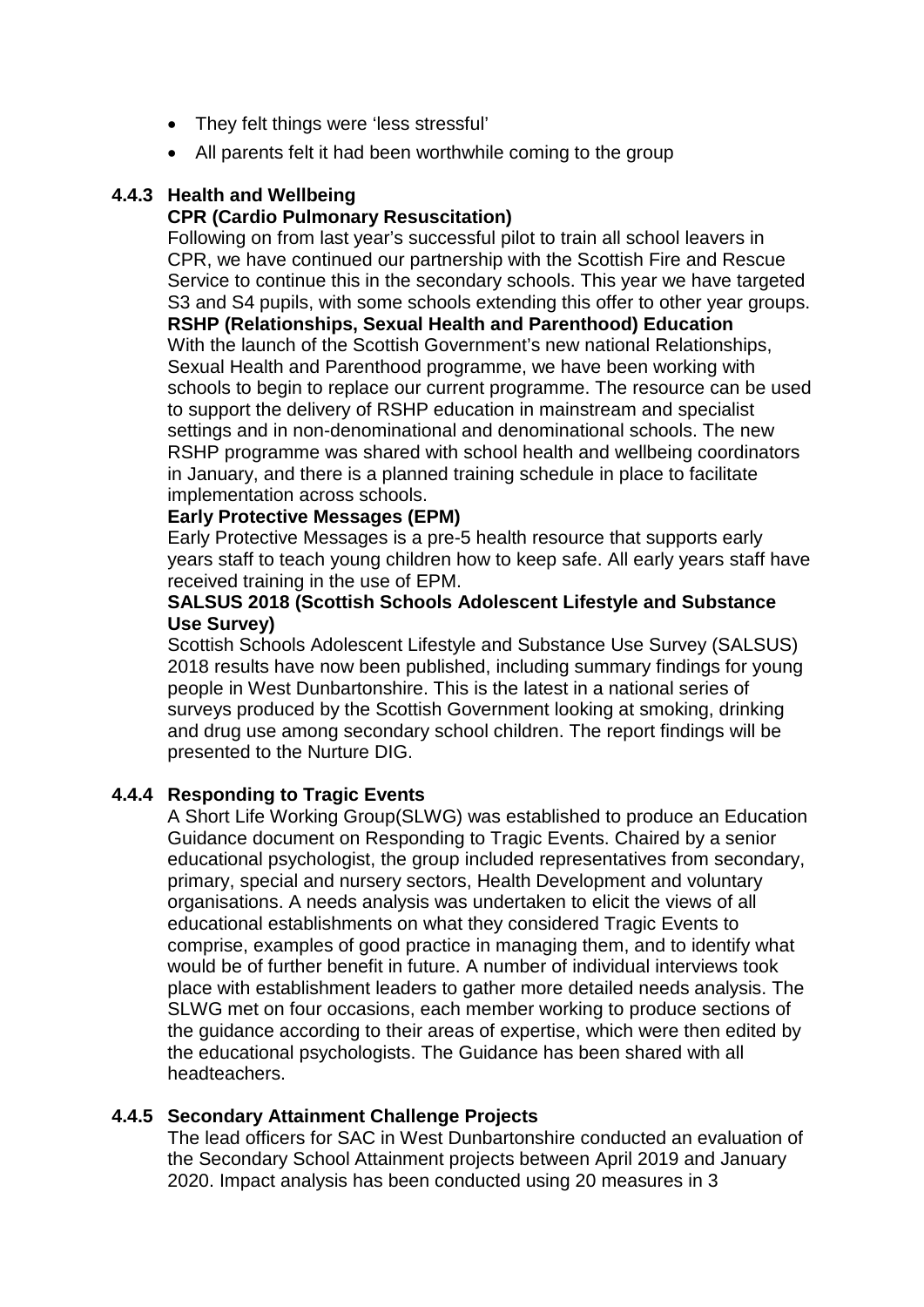categories: engagement, attainment and achievement, system improvement. It is evident that the SAC projects are making a positive difference to attendance, well being, achievement and improvement. Key impact data shows:

- Increased numbers of young people gaining awards in skills based courses. In one school 96% of 89 young people who undertook a skills based course passed SCQF Level3 and 4 Awards
- Achievement of a level increased for one group of young people receiving targeted support by 10% in writing and 6% in reading.
- Rates of exclusions for young people engaged in SAC interventions are reducing. In one school the number reduced from 91 incidents in 2016 to 34 in 2019.
- Qualitative feedback from Mindfulness Training delivered in secondaries suggests that the course has had a positive impact on teachers, both personally and professionally. Participants' comments reflect a growing awareness of the importance of compassion towards self and others and the impact this has in classroom practice :

"This practice has become part of my daily life and I am feeling the benefit of it. It has also impacted on my teaching. I have become a calmer person and in turn there is a calmer atmosphere in my classroom. I am gradually learning to live in the moment. This course has had a very positive effect on me."

"The techniques have helped me to consider what is important in my day and to focus on each challenge as it arises. It has helped me to listen and respond calmly to my students' needs and to allow them time to reflect on their behaviour so we can work together on daily tasks in the classroom." "It has also changed the way I speak to the children sometimes and how I ask them questions about their well-being, especially when I have tough conversations with pupils about progress and so on. It's good to remind them to be kind to themselves."

"The course has made me take time to think and act differently in many aspects of my life, both at home and at school

The Secondary School Project Leads have produced reports on the impact of projects in each school. An example of one is attached in **(Appendix 2)**

# **4.4.6 West Partnership**

## **Assessment and Moderation**

West Dunbartonshire is participating again this year in the West Partnership moderation event with a focus on writing. This will continue to enhance the work being done on assessment and moderation through collaboration with colleagues from other authorities. Each Local Learning Community will be represented at the event and practitioners from each level will moderate planning and evidence from across 8 local authorities. The event aims to further increase confidence in practitioners' judgement and provide a more consistent and accurate understanding of standards across authorities. This will continue to develop the quality of assessment in writing and ensure assessment evidence is valid, accurate and reliable.

# **4.4.7 Learning for Sustainability**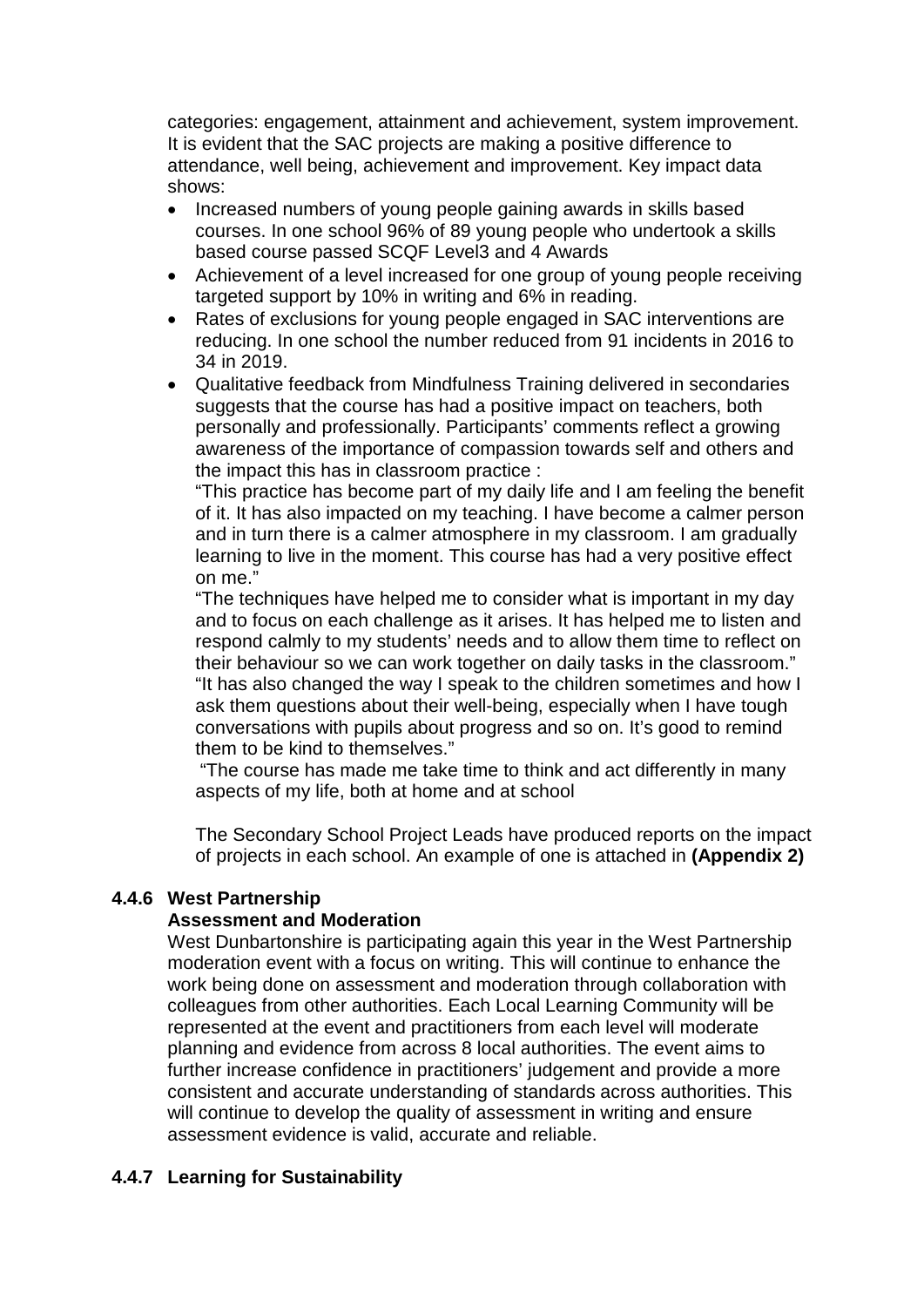A strategic working group is developing a policy and materials for schools to support the empowerment of our young people to act as Global Citizens committed to a sustainable future. The group has focused on self evaluation of current practice and has engaged with Education Scotland and the West Partnership Global Education Advisor to identify guiding principles, culture and practices which will:

- support children and young people to make informed decisions for the future
- develop their skills, values, knowledge, attitudes and confidence to be able to live within and respect the environmental limits of our planet.

A second Upstream Battle Conference is planned for May in Clydebank Town Hall. All headteachers are invited to join their 2 pupil Upstream Battle Ambassadors at the conference. The conference will focus on supporting schools to plan actions to raise awareness of the sources of litter in the River Clyde and effects on marine life. Keep Scotland Beautiful, Clyde Waterways, Clyde in The Classroom, Loch Lomond Fisheries and Scottish Water are invited to participate in the event.

# **5. People Implications**

**5.1** The additional funding from Scottish Government has supported the secondment of officers and teachers assigned to raise attainment and narrow the poverty related attainment gap. Exit strategies are being developed prior to funding streams ending in 2022.

## **6. Financial and Procurement Implications**

- **6.1** For primary challenge projects we have claimed part year costs of £0.708m to December 2019. For secondary challenge projects we have claimed part year costs of £0.809m to December 2019. A final grant claim will be submitted for outstanding expenditure at March 2020.
- **6.2** It is anticipated that the full award of £2.043m for 2019/20 will be spent.
- **6.3** There are no procurement implications arising from this report

## **7. Risk Analysis**

- **7.1** Failure to implement an authority-wide strategy to raise attainment and secure improvement will disadvantage our young people and may become a reputational risk to the Council
- **7.2** The Committee will be provided with regular update reports advising of progress.

## **8. Equalities Impact Assessment (EIA)**

**8.1** There was no requirement to undertake an EIA for the purposes of this report as it is providing an update to Committee.